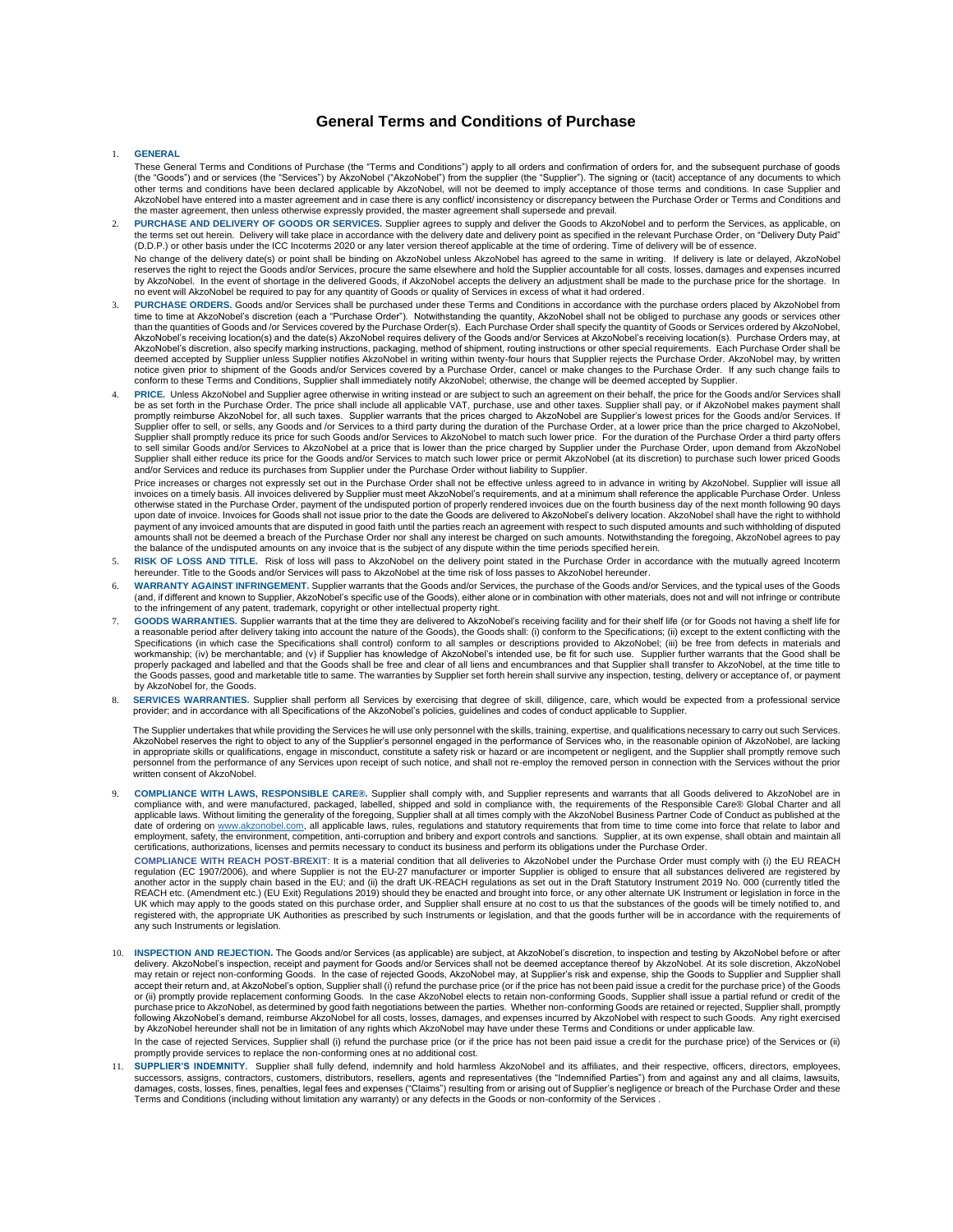- 12. **SET OFF.** AkzoNobel may set off any loss, damage, liability or claim that AkzoNobel or any of its affiliates may have against Supplier against any performance or payment due to Supplier under the Purchase Order.
- 13. REMEDIES. The remedies reserved herein by AkzoNobel are cumulative and are in addition to any other or further remedies provided in law or equity. No waiver of any<br>breach by AkzoNobel or any delay by AkzoNobel in the e other prior, concurrent or subsequent breach of the same or any other provision of the Purchase Order or these Terms and Conditions.
- 14. **SAFETY.** If any of Supplier's employees, agents, or representatives ("Supplier Personnel") enter upon AkzoNobel's premises Supplier shall ensure that such Supplier Personnel abide by and follow all applicable laws and all health, safety, and other rules and regulations established by AkzoNobel. Supplier shall be fully responsibility for<br>the conduct of Supplier Personnel while on Akz
- **15. LIMITATION OF LIABILITY.** Except for damages that are the result of the gross negligence or wilful misconduct of a party, in no event will AkzoNobel be liable to Supplier or any other person for any indirect, incidental, consequential, or punitive damages, including any lost profits, data, goodwill, or business opportunity for any matter relating to the Purchase Order or these Terms and Conditions.
- 16. FORCE MAJEURE, ALLOCATION. Neither Party will be liable in any respect for failure to perform its obligations under the Purchase Order if prevented by war (declared<br>or undeclared), national emergency, fire, flood, wind any other cause of like or different kind beyond the control of the affected Party (each a "Force Majeure"). During any period of shortage due to a Force Majeure, Supplier<br>shall allocate its available supply of Goods such reduction in Goods available for sale by Supplier. In the event that the duration of a Force Majeure exceeds sixty (60) days or is reasonably expected to exceed sixty (60) days, AkzoNobel may terminate the Purchase Order, without liability, by giving written notice of termination to Supplier.
- **17. CONFIDENTIALITY.** All data or information obtained by Supplier from or concerning AkzoNobel, whether obtained verbally, in writing or otherwise shall be and shall remain the property of AkzoNobel. Supplier shall not disclose said information to any third party, shall use said information solely for the purpose of performing these Terms and Conditions and shall make said information available only to such of its personnel as have a need to know said information for said purpose. Supplier shall not disclose or refer to any part of the Purchase Order in any external communication or in any publication without the prior written consent of AkzoNobel. Neither Supplier nor any of its affiliates shall in any way use or cause to be used the name or mark AkzoNobel, or any AkzoNobel logo or trademark or any mark or name resembling them for any purpose including but not limited to advertisements, sales promotion materials or publications of any kind without the prior written consent of AkzoNobel. Supplier shall not advertise or publish that Supplier does business with AkzoNobel without the prior written consent of AkzoNobel.
- TERMINATION. Notwithstanding the duration of the Purchase Order, AkzoNobel may cancel the Purchase Order upon written notice to Supplier with immediate effect if (i) there is a change in the management, ownership or control of Supplier; (ii) Supplier commits a material breach of the Purchase Order or these Terms and Conditions or (iii)<br>Supplier enters into liquidation (whether voluntar receiver and/or manager, administrator or administrative receiver appointed of its undertaking or any part thereof, or a resolution is passed or a petition presented to any court for the winding-up of Supplier or for the granting of an administration order in respect of Supplier, or if Supplier suffers any event or step analogous to the steps and<br>events set out in the foregoing in any jurisdi
- 19. ASSIGNMENT AND SUBCONTRACTING. Supplier may not delegate, assign, transfer, grant any security interest over, hold on trust or deal in any other manner with the benefit of all or any part of the Purchase Order, nor sub AkzoNobel may assign, transfer, hold on trust or deal in any other manner with the benefit of all or any part of the Purchase Order, or sub-contract or novate any or all of its<br>obligations under the Purchase Order without
- 20. **NO THIRD PARTY BENEFICIARIES.** Nothing in the Purchase Order and these Terms and Conditions will confer any benefit or right upon any third party except for the Parties' successors or permitted assignees
- 21. RELATIONSHIP OF THE PARTIES. Nothing in the Purchase Order and Terms and Conditions and no action taken by the Parties under the Purchase Order and Terms<br>and Conditions will constitute a partnership, joint venture or a
- 22. **COUNTERPARTS.** These Terms and Conditions may be executed in any number of counterparts, and by the Parties on separate counterparts, but will not be effective until each Party has executed at least one counterpart. Each counterpart will constitute an original of these Terms and Conditions, but all the counterparts together will constitute but one and the same contract.
- 23. **COSTS AND EXPENSES.** Each Party will pay its own costs relating to the negotiation, preparation, execution and performance of these Terms and Conditions.
- 24. **ENTIRE AGREEMENT.** Without prejudice to Clause 1 above, The Parties may use Purchase Orders, releases, acknowledgements or other forms in connection with the purchase of Goods and/or Services under these Terms and Conditions. Each Party acknowledges that, in entering into these Terms and Conditions, it has not relied on any tatement, representation, warranty or contract of the other Party other than as expressly contained in these Terms and Conditions.
- 25. **AMENDMENTS.** Any amendment of or variation to these Terms and Conditions must be in writing and signed by authorized representative(s) of both Parties.
- 26. **WAIVER.** No failure or delay by either Party in exercising any right or remedy provided under these Terms and Conditions or by law will constitute a waiver of that or any other right or remedy, nor will any single or partial exercise of any right or remedy preclude any other or further exercise of it or the exercise of any other right or remedy. No waiver under these Terms and Conditions is effective unless it is in writing and signed by authorized representative(s) of both Parties
- 27. **SEVERABILITY.** If any provision in the Purchase Order or Terms and Conditions, for any reason, is invalid, illegal or unenforceable, in whole or in part, in any jurisdiction, such invalidity, illegality or unenforceability will not affect any other provision of these Terms and Conditions or invalidate or render unenforceable such provision in any other<br>jurisdiction. Upon a determination that an the original intent of the Parties as closely as possible in a mutually acceptable manner in order that the transactions contemplated herein are consummated as originally contemplated to the greatest extent possible.
- NOTICES. All notices provided in connection with these Terms and Conditions will be in writing and will be deemed to have been given (a) when delivered by hand; (b) when delivered if sent by an internationally recognized commercial courier; (c) on the third (3<sup>rd</sup>) day after the first post-mark of the sender's postal service if sent by first class mail,<br>postage prepaid (return receipt requ
- 29. **HEADINGS.** All headings and titles in these Terms and Conditions are inserted for convenience only and are not a part of these Terms and Conditions and will not affect the interpretation of these Terms and Conditions.
- ANNOUNCEMENTS. Unless otherwise required by law, a court or any governmental or regulatory authority, no announcement concerning the transaction contemplated by these Terms and Conditions or any ancillary matter will be made by either Party without the prior written consent of the other Party. In cases where an announcement is required by law, a court or any governmental or regulatory authority, the Party concerned will take all such steps as may be reasonable and practicable in the circumstances<br>to agree to the contents of such announcement wit
- 11. LANGUAGE. These Terms and Conditions is drafted in the English language. If these Terms and Conditions has been translated into multiple languages, the English and Conditions has been translated into multiple languages English translation and certified by an officer of the Party giving notice to be accurate.
- 32. **INTERPRETATION.** These Terms and Conditions will be construed without regard to any presumption or rule requiring construction or interpretation against the Party drafting an instrument or causing any instrument to be drafted. In these Terms and Conditions: (i) a person includes a natural person, corporate or unincorporated body (whether or not having separate legal personality) and that person's personal representatives, successors and assigns; (ii) words in the singular include the plural and vice versa; (iii) a reference to one gender includes the other gender; (iv) any reference to a "day" means a period of twenty-four (24) hours running from midnight to midnight and any reference to "business day" means a day other than a Saturday, Sunday or public holiday in the city in which the address of the AkzoNobel contact identified in these<br>Terms and Conditions is located; and (v) any referen Terms and Conditions is located.
- SURVIVAL. No termination, completion, termination, expiration or cancellation of these Terms and Conditions or any Purchase Order shall terminate or extinguish any rights or remedies of AkzoNobel, including all warranties and indemnities provided by Supplier, all of which shall survive.
- LAW AND DISPUTE RESOLUTION. The Purchase Order and these Terms and Conditions and all disputes arising out of or relating in any way to performance under the Purchase Order and these Terms and Conditions, including disputes involving the parent company, subsidiaries or affiliates of any party to the Purchase Order and these<br>Terms and Conditions, will be governed by the laws of Purchase Order) is located, excluding always the United Nations Convention of Contracts for the International Sale of Goods and any choice of law rules that direct the application of the law of any other jurisdiction. Any dispute arising under or relating to the Purchase Order and these Terms and Conditions will be resolved in the following<br>manner. Either party may institute the dispute the Party's position in reasonable detail. The other Party shall, within fifteen (15) days of the date of the Dispute Notice, respond in writing (the "Dispute Response") stating<br>the responding Party's position with respec Parties shall meet in good faith and attempt to resolve the dispute. If they are unable to resolve the dispute within sixty (60) days of the date of the Dispute Response, either